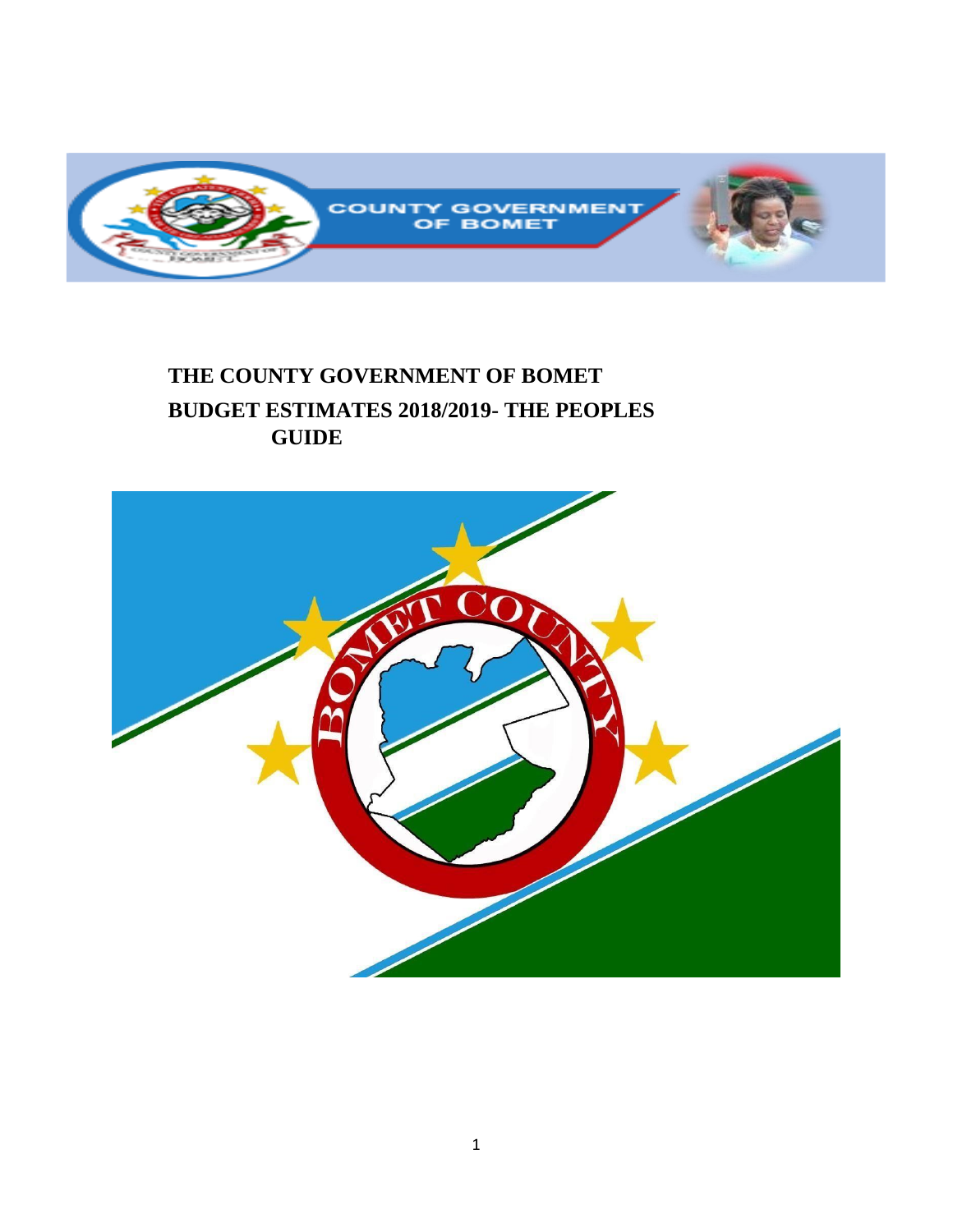## **BOMET COUNTY FUNDING FOR FINANCIAL YEAR 2018/2019**

|                                              | <b>APPROVED</b>  | <b>BUDGET</b>    |                   |               |
|----------------------------------------------|------------------|------------------|-------------------|---------------|
| <b>BUDGET ITEM</b>                           | <b>BUDGET</b>    | <b>ESTIMATES</b> | <b>PROJECTION</b> |               |
|                                              | 2017/18          | 2018/2019        | 2019/20           | 2020/21       |
| <b>Total Cash Inflows</b>                    | 6,241,908,699    | 7,116,909,002    | 7,828,599,902     | 8,611,459,892 |
| <b>National Allocations</b>                  | 5,254,800,000    | 5,934,600,000.00 | 6,528,060,000     | 7,180,866,000 |
| <b>Own Revenues</b>                          | 200, 211, 165    | 210, 221, 723    | 231, 243, 895     | 254,368,285   |
| Commitments c/f                              | 279, 352, 703    |                  |                   |               |
| HSSF-Danida                                  | 13,589,799       |                  |                   |               |
| CA-Other Loans and<br>grants                 | 34,476,134       | 434,246,074      | 477,670,681       | 525, 437, 750 |
| CA-Fuel Levy Fund                            | 200,546,244      | 156,252,849      | 171,878,134       | 189,065,947   |
| <b>Climate Smart</b>                         | $\theta$         | 117,000,000      | 128,700,000       | 141,570,000   |
| <b>CA-User Fees</b><br>foregone              | 16,713,356       | 16,713,356.00    | 18,384,692        | 20,223,161    |
| CA-Leasing of<br><b>Medical Equipment</b>    | 95,744,681       | 200,000,000      | 220,000,000       | 242,000,000   |
| CA-Development of<br>Youth polytechnics      | 45,149,112       | 47,875,000       | 52,662,500        | 57,928,750    |
| $CA - KDSP$ (level $1 +$                     |                  |                  |                   |               |
| FY2016/17<br>allocation)                     | 41,921,669       |                  |                   |               |
| World Bank                                   | 59,403,836       |                  |                   |               |
| <b>Total Expenditure</b>                     | 6,241,908,699    | 7,116,909,002    | 7,828,599,902     | 8,611,459,892 |
| <b>Personnel</b><br><b>Emoluments</b>        | 2,387,699,903    | 2,297,407,731    | 2,527,148,504     | 2,779,863,355 |
| <b>Operations</b><br><b>&amp;Maintenance</b> | 1,901,615,674    | 2,053,553,333    | 2,258,908,666     | 2,484,799,533 |
| <b>Development</b>                           | 1,952,593,122    | 2,765,947,938    | 3,042,542,732     | 3,346,797,005 |
| <b>Deficit/Surplus</b>                       | $\boldsymbol{0}$ | $\bf{0}$         | $\boldsymbol{0}$  | $\bf{0}$      |
| <b>Total Expenditure</b>                     | 2017/2018        | 2018/2019        | 2018/19           | 2019/20       |
| Personnel<br>Emoluments                      | 43%              | 32%              | 32%               | 32%           |
| Operations                                   | 25%              | 29%              | 29%               | 29%           |
| <b>&amp;Maintenance</b>                      |                  |                  |                   |               |
| Development                                  | 32%              | 39%              | 39%               | 39%           |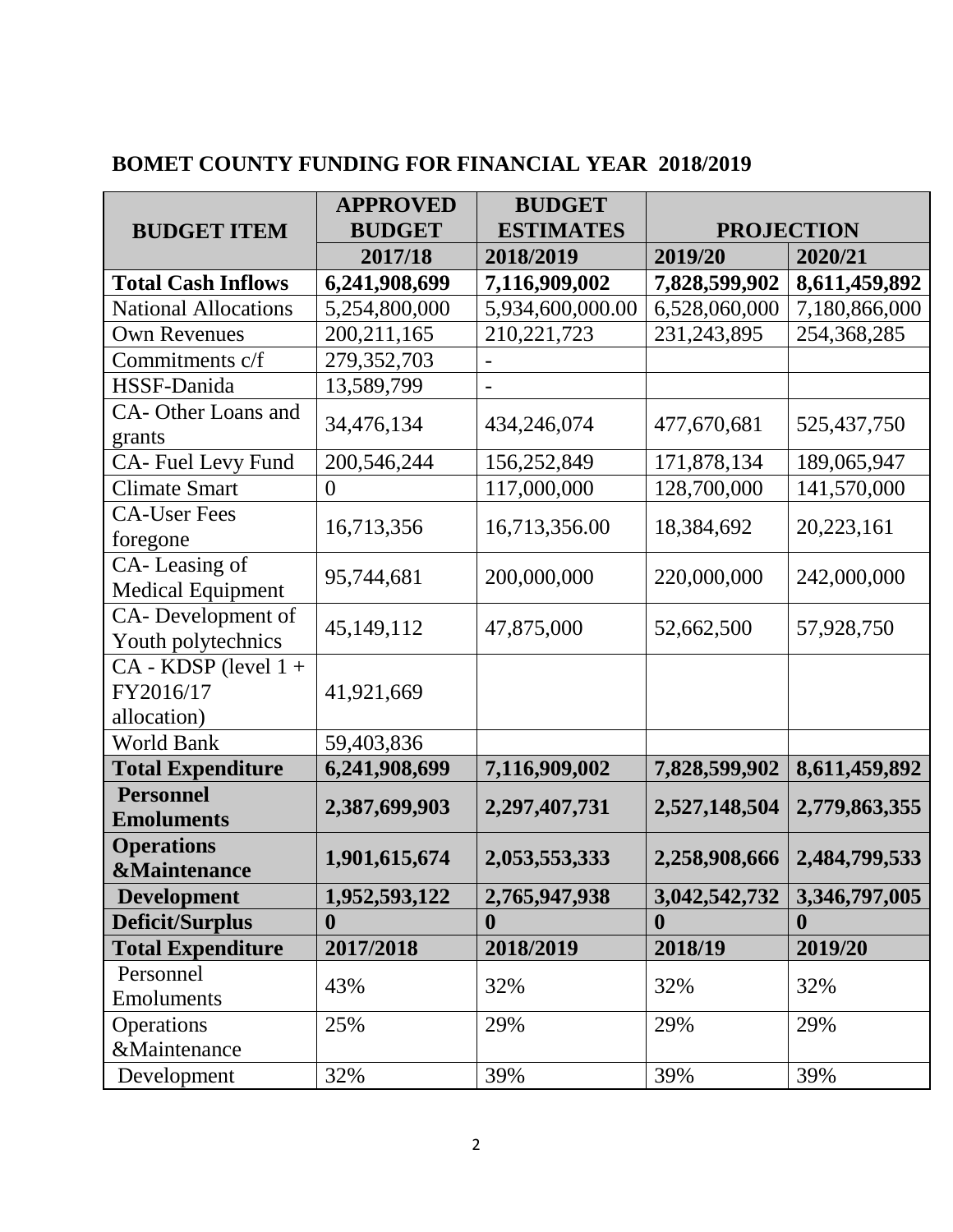#### **COUNTY TOTAL BUDGET**

| <b>Personnel Emoluments</b>        | 2,297,407,731 |  |
|------------------------------------|---------------|--|
| <b>Operations &amp;Maintenance</b> | 2,053,553,333 |  |
| <b>Development</b>                 | 2,765,947,938 |  |
| <b>TOTAL</b>                       | 7,116,909,002 |  |

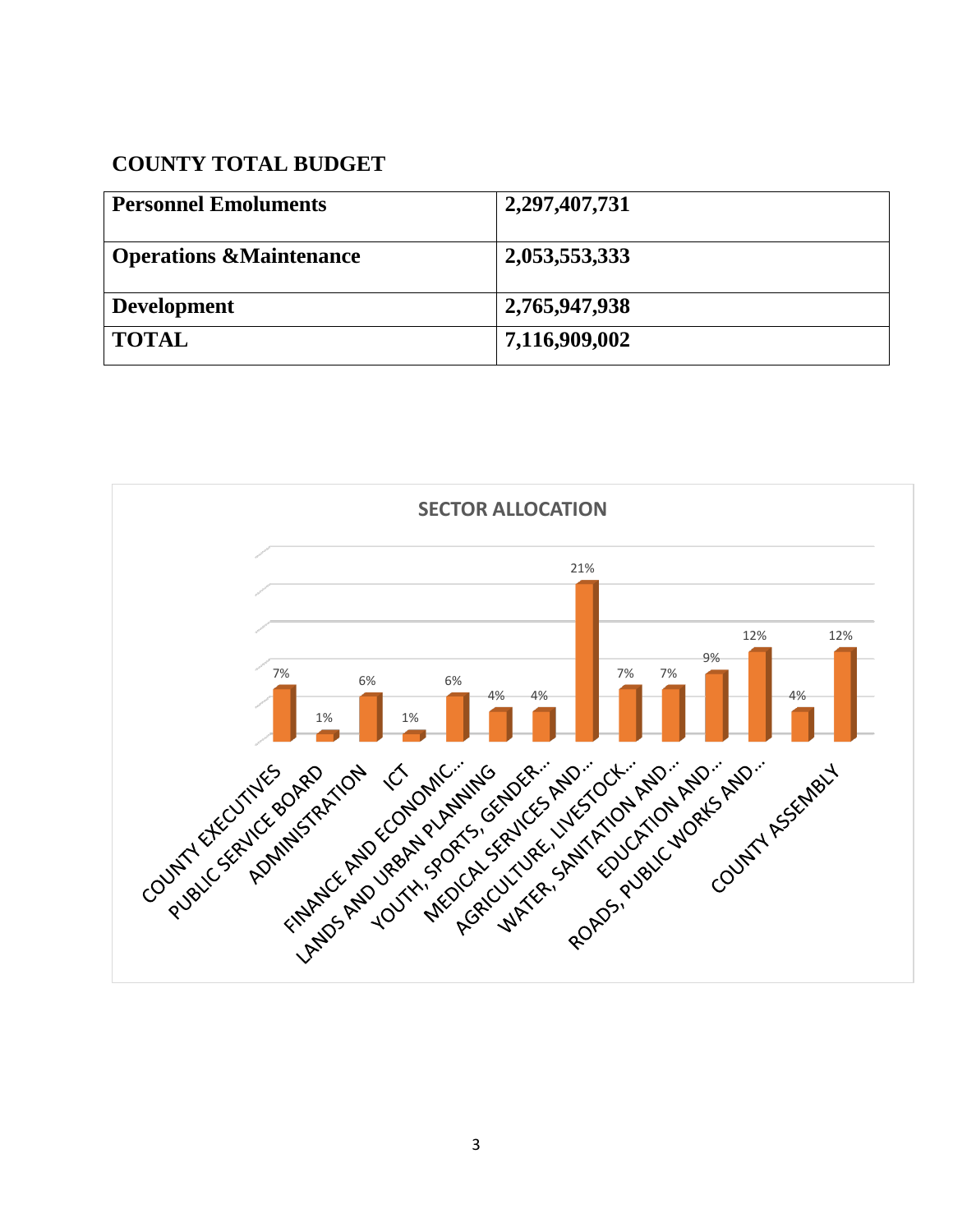### **DEVELOPMENT EXPENDITURE FY 2018/2019**

| <b>SPENDING UNITS</b>                                              | <b>ESTIMATES</b><br>2018/19 | <b>Allocation</b><br>percentage |
|--------------------------------------------------------------------|-----------------------------|---------------------------------|
| <b>COUNTY EXECUTIVES</b>                                           |                             |                                 |
| <b>PUBLIC SERVICE BOARD</b>                                        |                             |                                 |
| <b>ADMINISTRATION</b>                                              | 170,969,400                 | 6%                              |
| <b>ICT</b>                                                         | 10,000,000                  | 0.34%                           |
| <b>FINANCE AND ECONOMIC</b><br><b>PLANNING</b>                     | 20,470,535                  | 1%                              |
| <b>LANDS, PUBLIC HEALTH &amp;</b><br><b>ENVIRONMENT</b>            | 154,725,417                 | 5%                              |
| YOUTH, SPORTS, GENDER<br><b>AND CULTURE</b>                        | 108,400,000                 | 4%                              |
| <b>MEDICAL SERVICES</b>                                            | 410,759,149                 | 14%                             |
| <b>AGRICULTURE,</b><br><b>LIVESTOCK AND</b><br><b>COOPERATIVES</b> | 304,396,379                 | 10%                             |
| <b>WATER, SANITATION AND</b><br><b>ENVIROMENT</b>                  | 350,961,471                 | 12%                             |
| <b>EDUCATION AND</b><br><b>VOCATIONAL TRAINING</b>                 | 220,030,747                 | 8%                              |
| <b>ROADS AND PUBLIC</b><br><b>WORKS</b>                            | 672, 354, 310               | 23%                             |
| TRADE, ENERGY,<br><b>TOURISM AND INDUSRTY</b>                      | 189,880,530                 | 7%                              |
| <b>COUNTY ASSEMBLY</b>                                             | 300,000,000                 | 10%                             |
| <b>TOTAL</b>                                                       | 2,912,947,938               |                                 |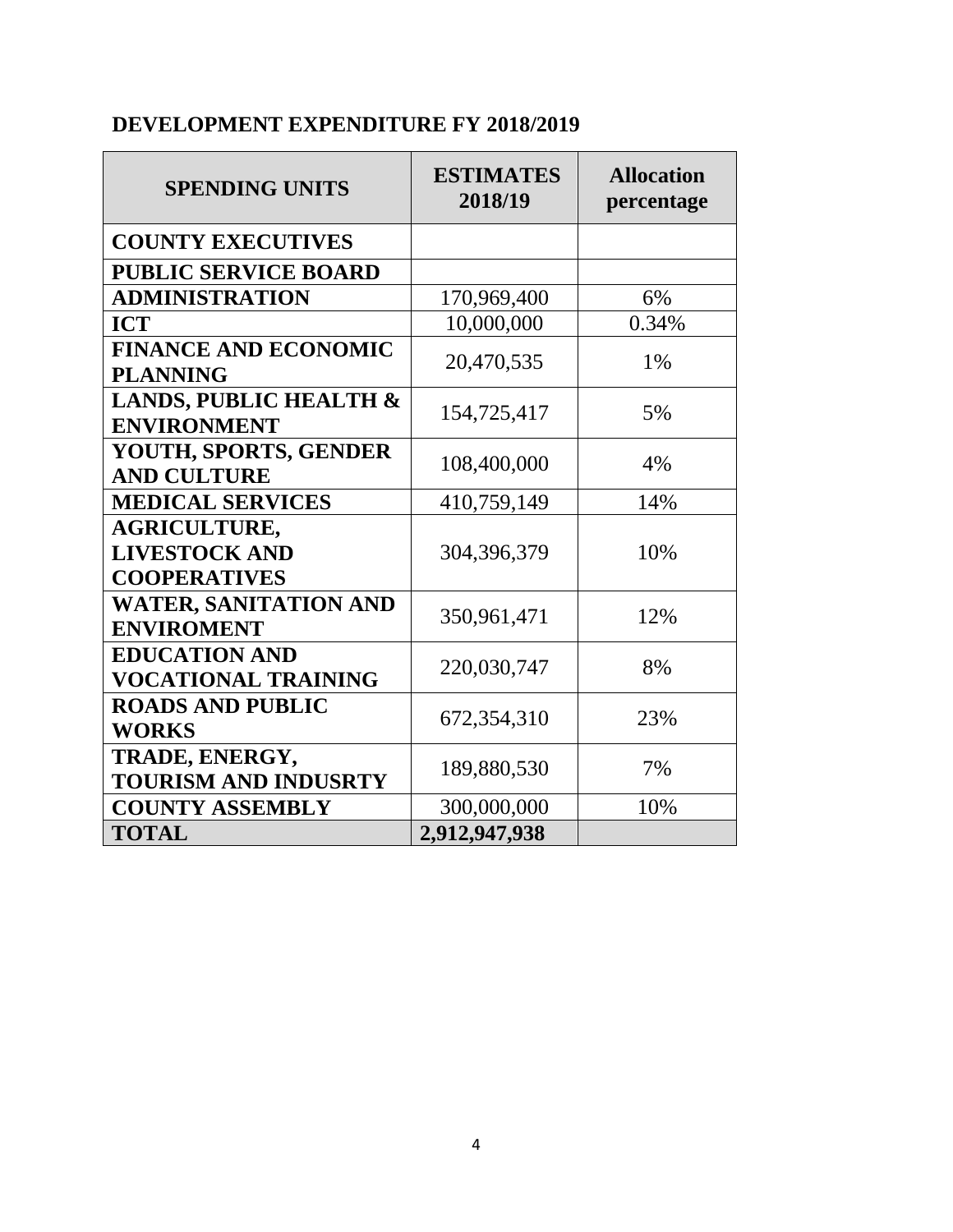#### **COUNTY PROGRAMMES**

#### **ADMINISTRATION, ICT AND PUBLIC SERVICE**

- $\geq$  25 Million Purchase of Motor Vehicle (Fire Engine)
- $\geq 70$  Million Sub county and word offices
- $\geq 7.5$  Million Development of infrastructure and connectivity
- $\geq 07$  Million Development and equipping of Digital Villages

#### **Finance and Economic Planning**

 $\geq 10.4$  Million Revenue Automation

#### **Lands, Urban planning and Housing**

- $\geq$  30 Million urban administration and governance
- $\geq 44$  Million Land settlement
- $\geq 10$  Million Housing infrastructure and development
- $\geq 15.5$  Million Urban planning and infrastructure
- $\geq 18$  Million urban market developments
- $\geq 13.5$  Million Solid waste disposal and public utilities management
- $\geq 17$  Million Safety and emergency
- $\geq 15.4$  Million Estate management
- $\geq$  3.5 Million land use planning

#### **Youth, Sports, Gender and Culture**

- $\geq 74$  Million Development of Sporting Facilities
- $\triangleright$  5 Million Developments of a Cultural Centre,
- $\geq$  27 Million Sports Enhancement,
- 8 Million Support to Self Help Groups,
- 8 Million Gender Development,
- 22.3 Million Youth Empowerment Programs.
- 35 Million Social Protection and support to PWDs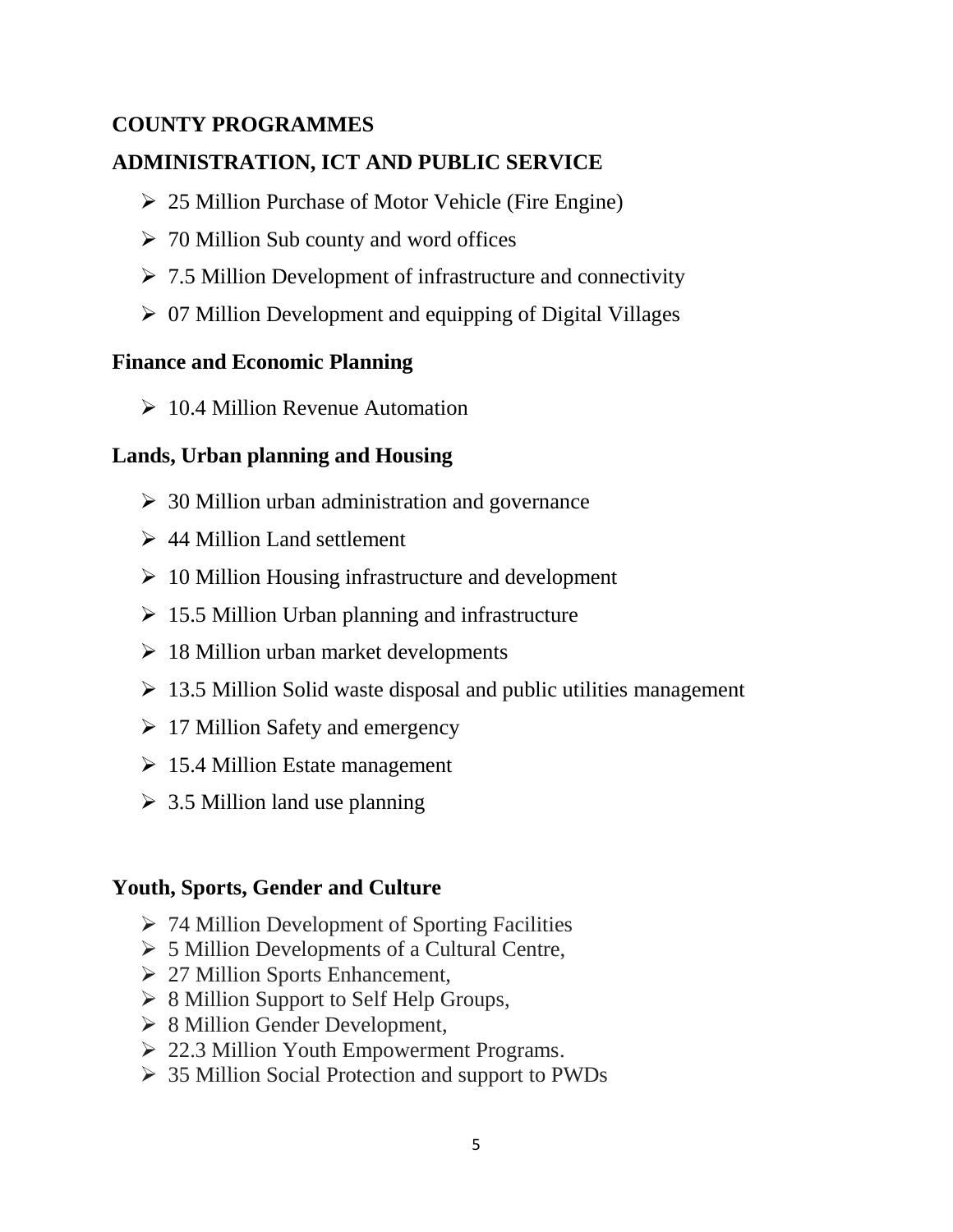#### **Medical services and Public health**

- $\geq 10$  Million Communicable disease prevention and Control
- 34 Million Sanitation programmes (Including BIDP)
- 66 Million community and health facility-based interventions (NHIF cover for 10,000 Households)
- $\geq 195$  Million Medical Drugs
- 35 Million Dressings and Other Non- Pharmaceutical Medical Items
- $\geq 142$  Million Cash Transfers to Health Facilities
- $\geq 30$  Million Purchase of Ambulances (2)
- 33 Million Hire of Transport ambulance service
- $\geq 60$  Million Non-Residential Buildings (Hospitals/c, dip)
- $>$  55 Million Purchase of Medical and Dental Equipment (+incinerator, laundry etc.)
- $\geq 200$  Million Leasing of medical equipment

### **Agriculture, Cooperatives and Marketing**

- $\geq 7.9$  Million -Cash crop development
- 9.7 Million Purchase of Certified Crop Seeds
- $\geq 16$  Million Agricultural Engineering Services
- $\geq 10$  Million Agricultural Materials supplies and small Equipment
- $\geq 81$  Million Cooperative societies
- $\geq 20.5$  Million Value Addition
- $\geq 15$  Million Research (marketing development)
- 7 Million Purchase of specialized Plant- (Milk coolers, Dispensers, Pasteurizers)
- $\geq$  29 Million Construction of buildings -Cooling plants
- 25 Million Refurbishment of Non-Residential Buildings-Dips and slaughter

## **Water, Sanitation and Environment**

- $\geq$  250 Million Water supply infrastructures
- $>$  59 Million Irrigation infrastructures
- $\geq 14$  Million Sanitation infrastructures